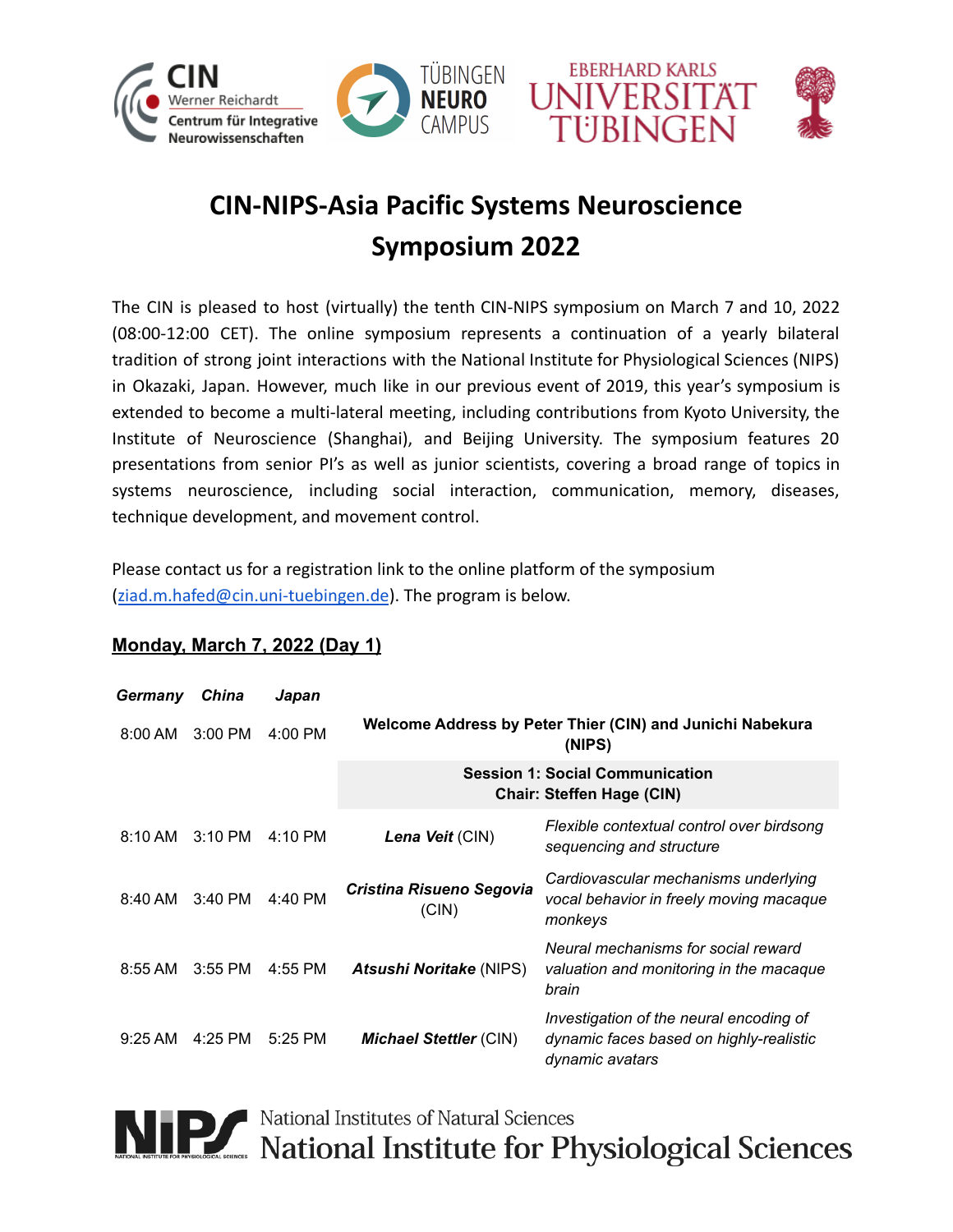| 4:40 PM<br>9:40 AM |         | 5:40 PM           | <b>COFFEE BREAK (15')</b>                    |                                                                                                     |  |
|--------------------|---------|-------------------|----------------------------------------------|-----------------------------------------------------------------------------------------------------|--|
|                    |         |                   |                                              | <b>Session 2: Cognition and Memory</b><br>Chair: Keichi Kitajo (NIPS)                               |  |
| $9:55$ AM          | 4:55 PM | 5:55 PM           | <b>Tianming Yang (ION)</b>                   | Monkey plays Pac-Man with<br>compositional strategies and hierarchical<br>decision-making           |  |
| 10:25 AM 5:25 PM   |         | $6:25$ PM         | Ryo Sasaki (Kyoto)                           | Optogenetic control of risk-return decision<br>making in macaques                                   |  |
| 10:40 AM 5:40 PM   |         | 6:40 PM           | Keiichi Kitajo (NIPS)                        | Metastable neural dynamics associated<br>with flexible information processing in the<br>human brain |  |
| 11:10 AM 6:10 PM   |         | $7:10 \text{ PM}$ | Chengyu Li (ION)                             | Brain-wide cell assembly dynamics<br>underlying working memory                                      |  |
| 11:40 AM 6:40 PM   |         | 7:40 PM           | Cen Yang (PKU)                               | Neuronal mechanism for flexible use of<br>memory in the primate medial temporal<br>lobe             |  |
| 11:55 AM 6:55 PM   |         | 7:55 PM           | <b>Outlook for Next Session - Ziad Hafed</b> |                                                                                                     |  |
| 12:00 PM 7:00 PM   |         | 8:00 PM           |                                              | <b>END OF DAY 1</b>                                                                                 |  |

## **Thursday, March 10, 2022 (Day 2)**

| Germany           | China     | Japan     |                                                                      |                                                                                                                                 |
|-------------------|-----------|-----------|----------------------------------------------------------------------|---------------------------------------------------------------------------------------------------------------------------------|
| $8:00$ AM         | $3:00$ PM | $4:00$ PM | <b>INTRODUCTION DAY 2</b>                                            |                                                                                                                                 |
|                   |           |           | <b>Session 3: Neuromethods</b><br><b>Chair: Atsushi Nambu (NIPS)</b> |                                                                                                                                 |
| $8:05$ AM         | $3:05$ PM | 4:05 PM   | Hiromasa Takemura (NIPS)                                             | Vertical occipital fasciculus: a<br>highway connecting dorsal and<br>ventral visual streams in humans and<br>non-human primates |
| $8:35 \text{ AM}$ | $3:35$ PM | 4:35 PM   | Alia Benali (CIN)                                                    | Deciphering the dynamics of<br>neuronal activity evoked by<br>transcranial magnetic stimulation in<br>the rodent brain          |
| 8:50 AM           | $3:50$ PM | 4:50 PM   | <b>Nevena Stajkovic (CIN)</b>                                        | Minimal tags for site-specific<br>fluorescent labeling of voltage-gated<br>sodium channels in living neurons                    |